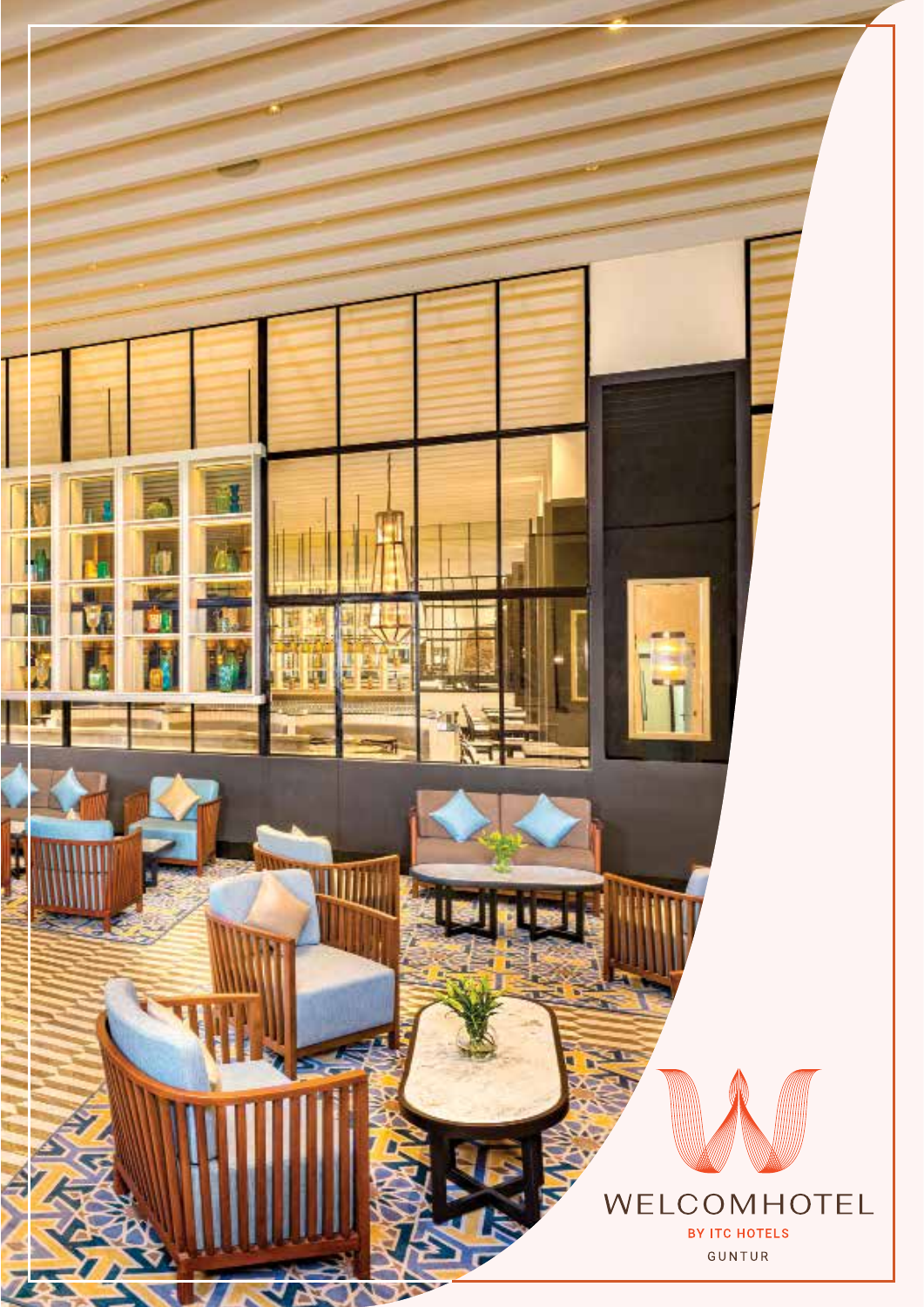

### **OVERVIEW** WELCOMHOTEL GUNTUR.

Home to the largest chilli market in Asia, Guntur is a bustling trading centre for spices, cotton and other agricultural products along with being an up and coming hub for education and medical institutions,

Showcasing commanding views of the city's skyline, Welcomhotel Guntur, a first-of-its-kind premium hotel in the city immerses guests in the spirit of the region. Inspiring a constant sense of wonder, the interiors of the hotel pay homage to nature and are adorned with bespoke expressions of the local arts and crafts, while evoking a sense of space.

Centrally located with convenient connectivity to all commercial areas, along with globally benchmarked facilities, Welcomhotel Guntur makes for the perfect address for travelers to this city of spices.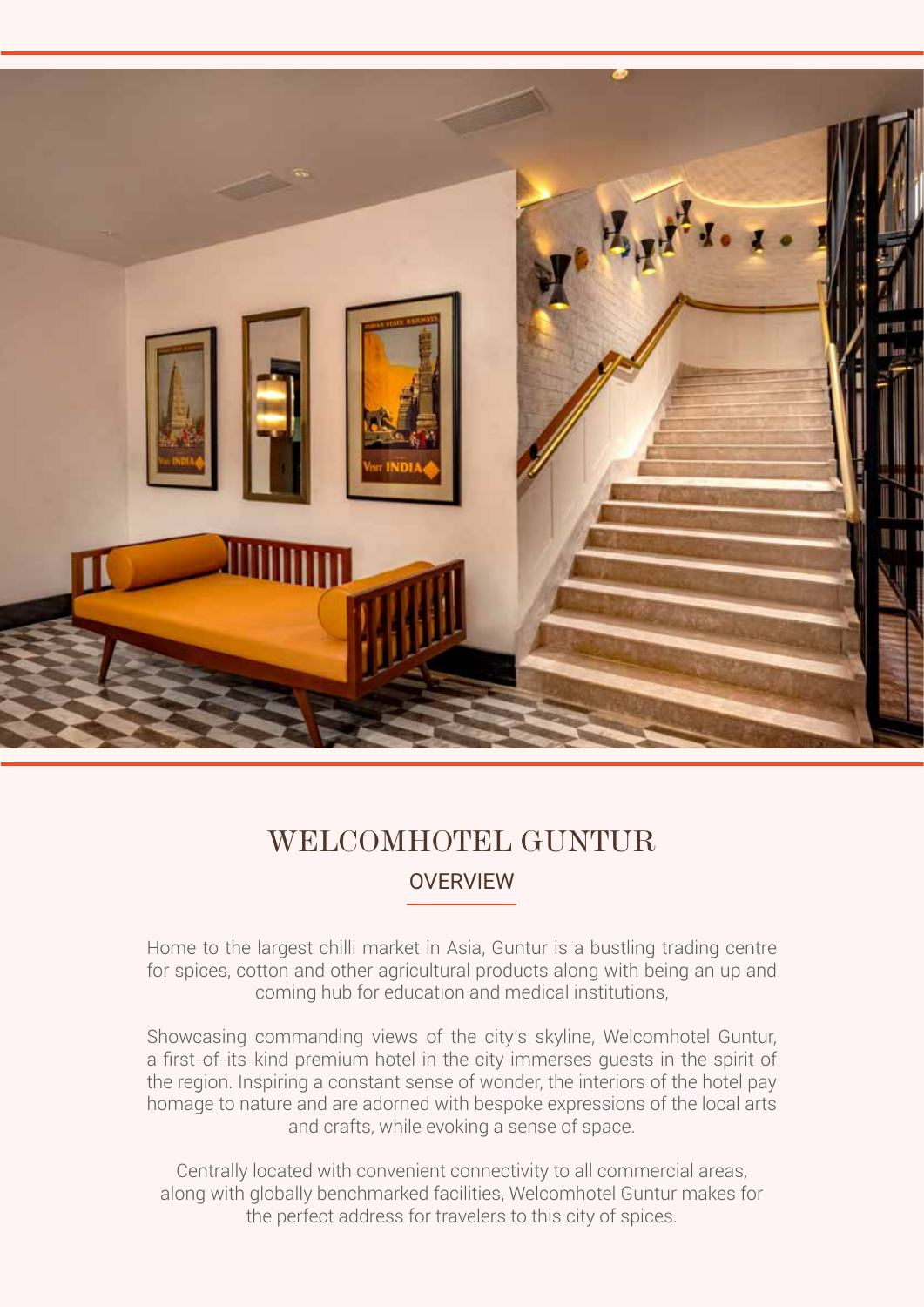### ACCOMMODATION

The hotel has 104 well-appointed guest rooms, including 1 Presidential Suite, 4 Executive Suites and 4 Junior Suites, ranging from 32 sq. mt. to 130 sq. mt. Each is designed to offer a relaxed and contemporary environment and is dotted with a tasteful placement of the native crafts.

All accommodations offer:

• 24-hour room service • Complimentary coffee and tea-making facility • In-room electronic safe • Smart TV

In addition to the above-mentioned facilities, the hotel provides high speed internet, airport transfer, laundry, extra bed, 24/7 in-room dining, currency exchange, on-call doctors and outsourced courier and travel desk services, on a chargeable basis.

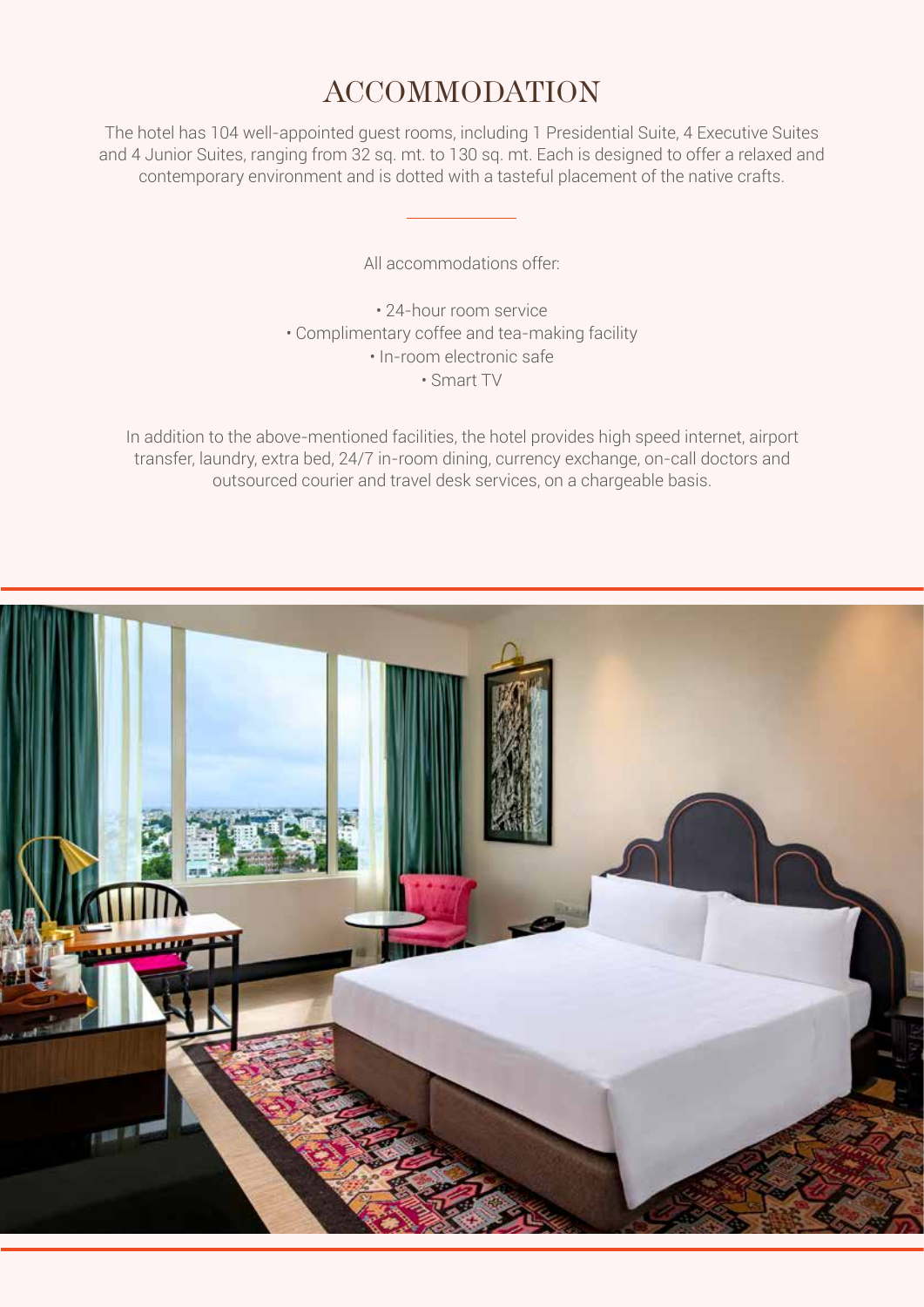

# DINING & AFTER HOURS

#### • WelcomCafé

Opening into the hotel's glazed facade, our tastefully designed WelcomCafé is the perfect place to satiate your hunger pangs with extensive buffets and a-la-carte spreads. WelcomCafé also features WelcomSthalika, which serves the region's most cherished delicacies on a single platter- thus immersing you in an enjoyable culinary expedition of the regional cuisine.

#### • Swizzle

A window into the native tropical experience, Swizzle echoes the aesthetics of the verdant plantations juxtaposed against stylized old-world glamour, making it the ideal place for stories and exuberant conversations from 11.30 am to 11.30 pm.

#### • Peshawri

Enjoy the robust, coal-grilled flavours at our awardwinning speciality restaurant that celebrates the romance of the rugged North-West Frontier of India. Flavourful tandoor-cooked kebabs, vegetables and breads will please your taste buds from 12:30 p.m. to 3:00 p.m., and 7:00 p.m. to 11:30 p.m. Don't forget to try the globally-acclaimed Dal Bukhara.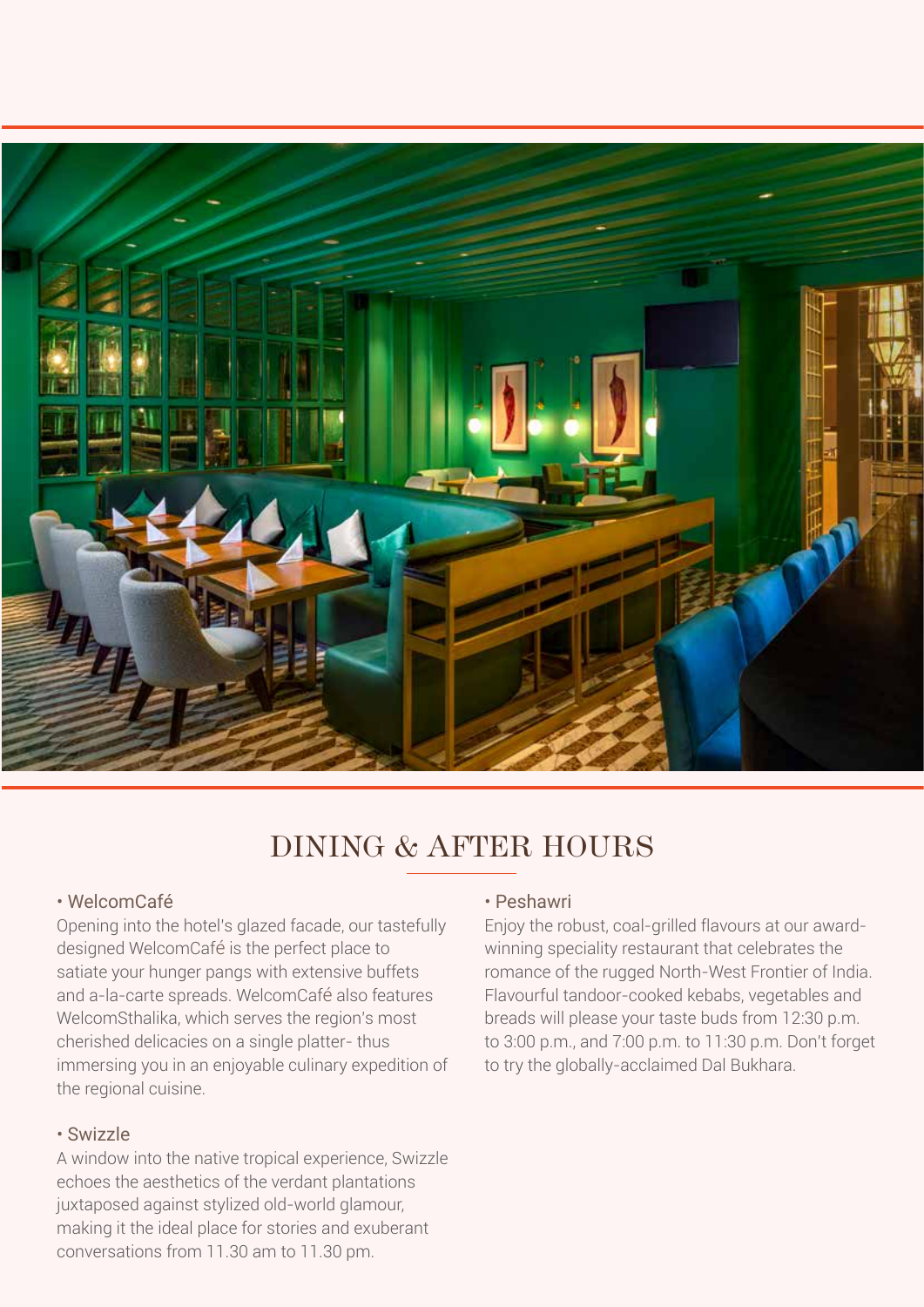# BUSINESS & BANQUETING

Versatile for any occasion, the banquets are decoupage of neutral tones, abstract textures and patterns with the prominent presence of architectural motifs.

The following spaces are available for business meetings, seminars, conferences, weddings, parties and other bespoke events.

| <b>VENUE</b>          | <b>DIMENSION</b><br>(LXB, in mtrs) | <b>AREA</b><br>(SQ.M.) | <b>U SHAPE</b><br>(NO OF PAX) | <b>THEATER</b><br>(NO OF PAX)                                             | <b>CLASSROOM</b><br>(NO OF PAX) | <b>CLUSTER</b><br>(NO OF PAX) | <b>RECEPTION</b><br>(ONLY ROUND TABLES<br>/NO OF PAX) | <b>RECEPTION</b><br>(ONLY ROUND TABLES<br>/NO OF PAX) |
|-----------------------|------------------------------------|------------------------|-------------------------------|---------------------------------------------------------------------------|---------------------------------|-------------------------------|-------------------------------------------------------|-------------------------------------------------------|
| <b>BANQUET HALL</b>   | 35.85 x 16.06                      | 624                    | 110                           | 360                                                                       | 180                             | 240                           | 360                                                   | 192                                                   |
| <b>BANQUET HALL 1</b> | 11.9 x 16.06                       | 191                    | 44                            | 90                                                                        | 48                              | 72                            | 90                                                    | 54                                                    |
| <b>BANQUET HALL 2</b> | 11.9 x 16.06                       | 191                    | 44                            | 90                                                                        | 48                              | 72                            | 90                                                    | 54                                                    |
| <b>BANOUET HALL 3</b> | $11.9 \times 16.06$                | 191                    | 44                            | 90                                                                        | 48                              | 72                            | 90                                                    | 54                                                    |
| MEETING ROOM 1 & 2    | $10\times9$                        | 90                     | 16                            | $\hspace{1.0cm} \rule{1.5cm}{0.15cm} \hspace{1.0cm} \rule{1.5cm}{0.15cm}$ |                                 |                               |                                                       | $\qquad \qquad =$                                     |

For business and banqueting inquiries, please write to welcomhotelguntur@itchotels.in

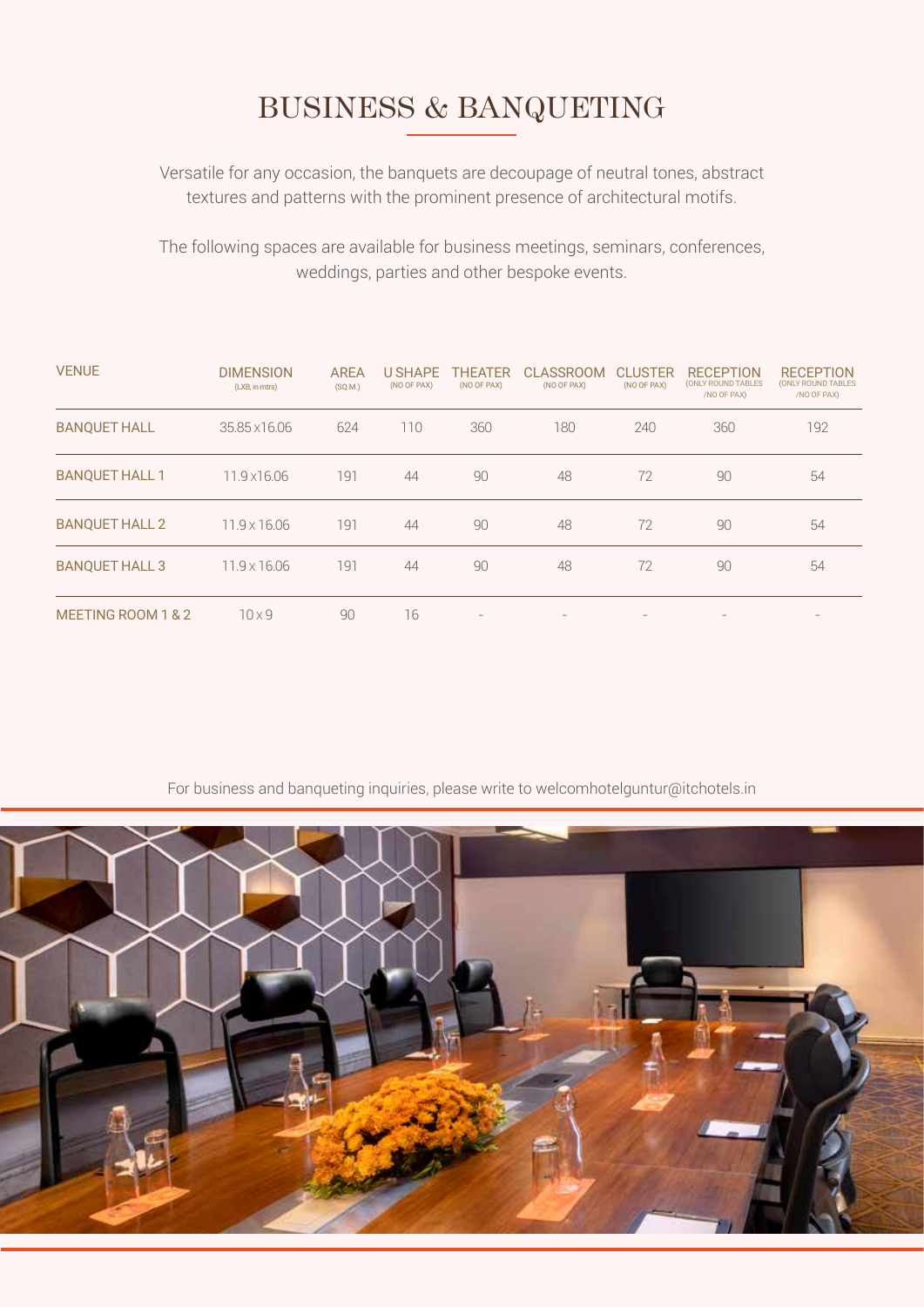

### WELLNESS & RECREATION

• Rejuvenate yourself at our signature spa, K by Kaya Kalp. Indulge in a range of therapies including eclectic massages, beauty treatments and more from 08:00 A.M. to 08:00 P.M.

• Enjoy a dip at our swimming pool from 6.00 AM to 7.00 PM. A kid's pool is also available on-site.

• Stay on top of your health at our round-the-clock 24x7 gym that features state-of-the-art equipment to keep you fit and fabulous.